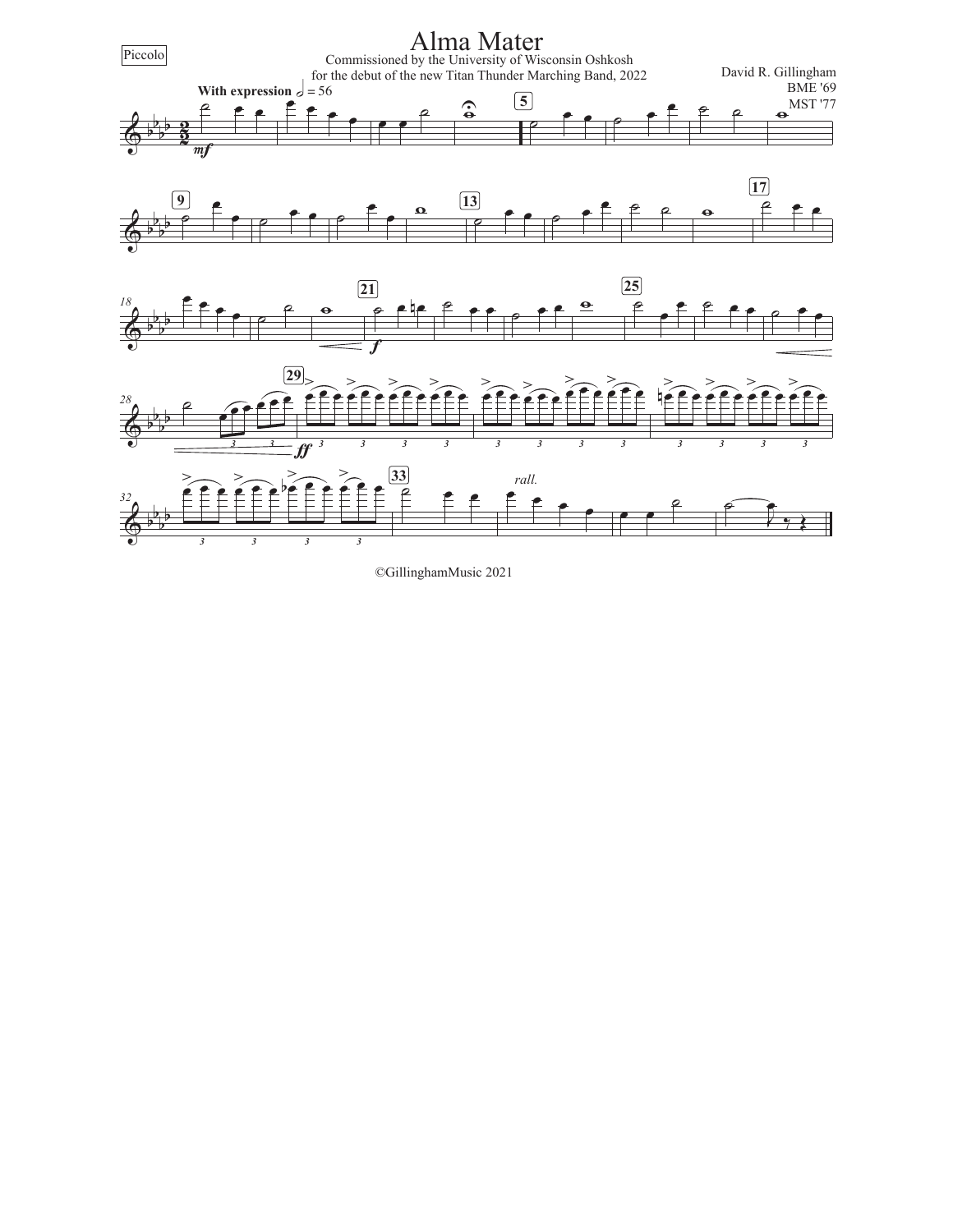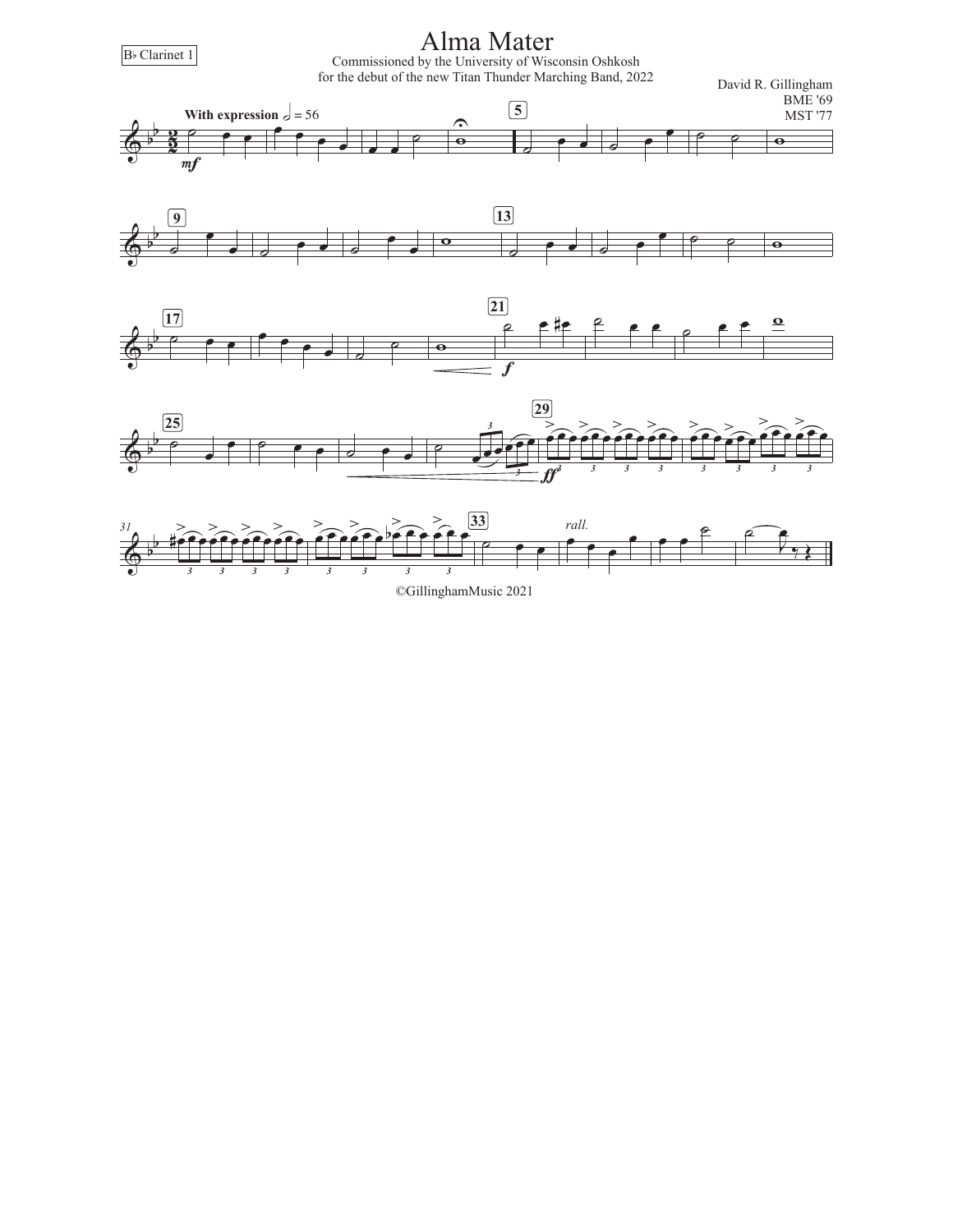

<sup>©</sup>GillinghamMusic 2021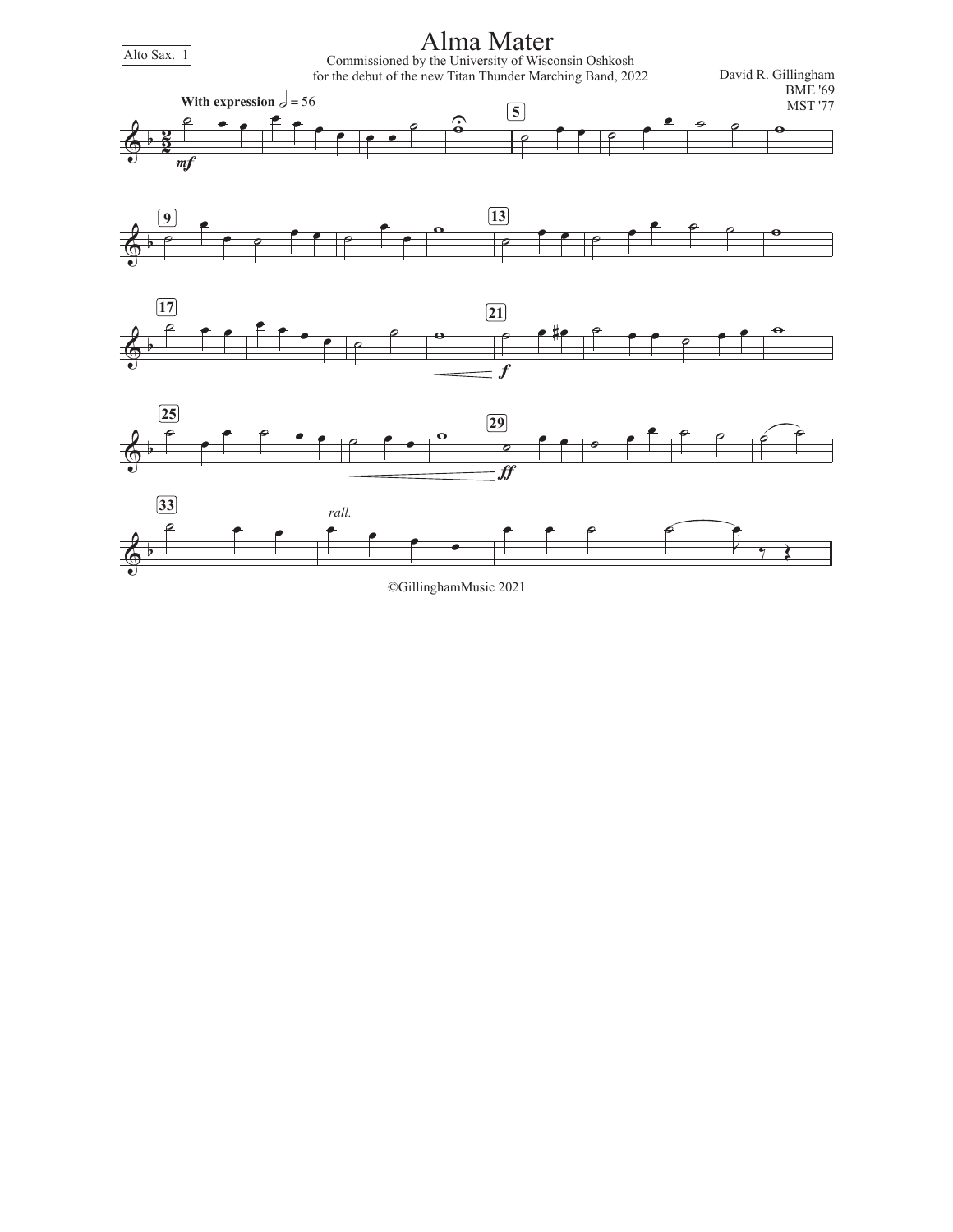Tenor Sax.

Alma Mater

Commissioned by the University of Wisconsin Oshkosh for the debut of the new Titan Thunder Marching Band, 2022

David R. Gillingham BME '69











©GillinghamMusic 2021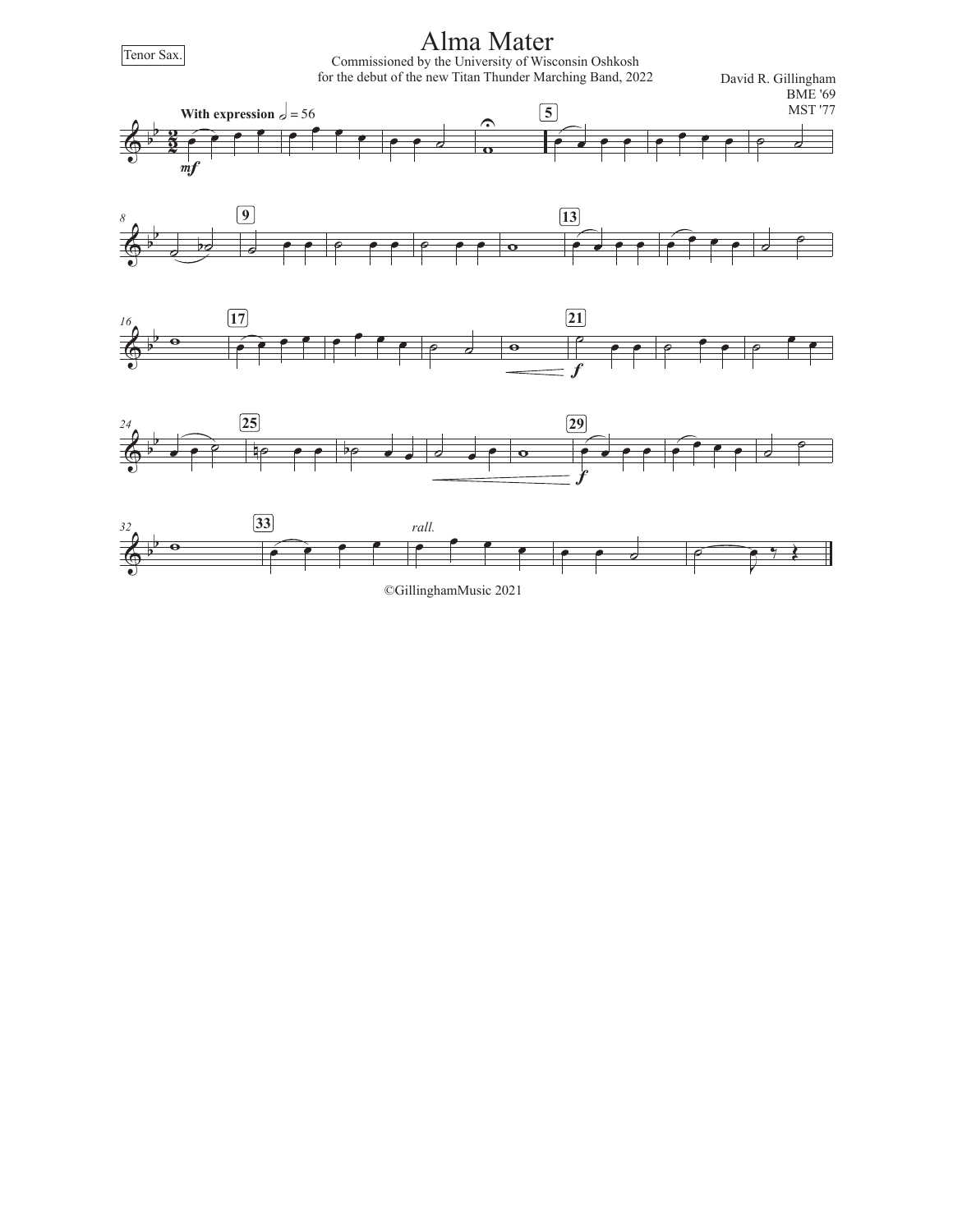$\overline{\mathbb{Q}}^{\frac{1}{2}}$ b  $\frac{2}{2}$  $\frac{2}{3}$   $\frac{2}{7}$   $\frac{1}{2}$  $\overline{mf}$ **With expression**  $\frac{1}{6}$  = 56  $\begin{array}{c} \begin{array}{c} \text{...} \\ \text{...} \end{array} \end{array}$ **5** ˙ <sup>œ</sup> <sup>œ</sup> ˙ ˙ <sup>w</sup> <sup>U</sup>  $\overline{A}$  $\begin{array}{c|c} \hline \circ & \bullet \\ \hline \circ & \bullet \end{array}$ **9**  $\overrightarrow{c}$   $\overrightarrow{e}$   $\overrightarrow{e}$   $\overrightarrow{e}$   $\overrightarrow{e}$ **13**  $\begin{array}{c|c|c|c|c|c} \hline \circ & \circ & \circ \end{array}$ **マス**  $b$   $\rho$   $\rho$   $\rho$ **17** <sup>œ</sup> <sup>œ</sup> <sup>œ</sup> <sup>œ</sup> ˙ ˙ <sup>w</sup> ˙ <sup>œ</sup> #œ f **21**  $\circ$   $\circ$   $\circ$   $\circ$   $\circ$   $\circ$  $\overline{A}$ b *24* **e**  $\begin{array}{c|c} \hline 25 \end{array}$  $\begin{array}{ccccc} \circ & \bullet & \bullet & \circ & \circ & \circ & \circ \\ \circ & \bullet & \bullet & \circ & \circ & \circ & \circ \end{array}$ **29 e e e e**  Alma Mater B<sub>b</sub> Trumpet 1 David R. Gillingham BME '69 MST '77 Commissioned by the University of Wisconsin Oshkosh for the debut of the new Titan Thunder Marching Band, 2022



 $f\hspace{-0.1cm}f$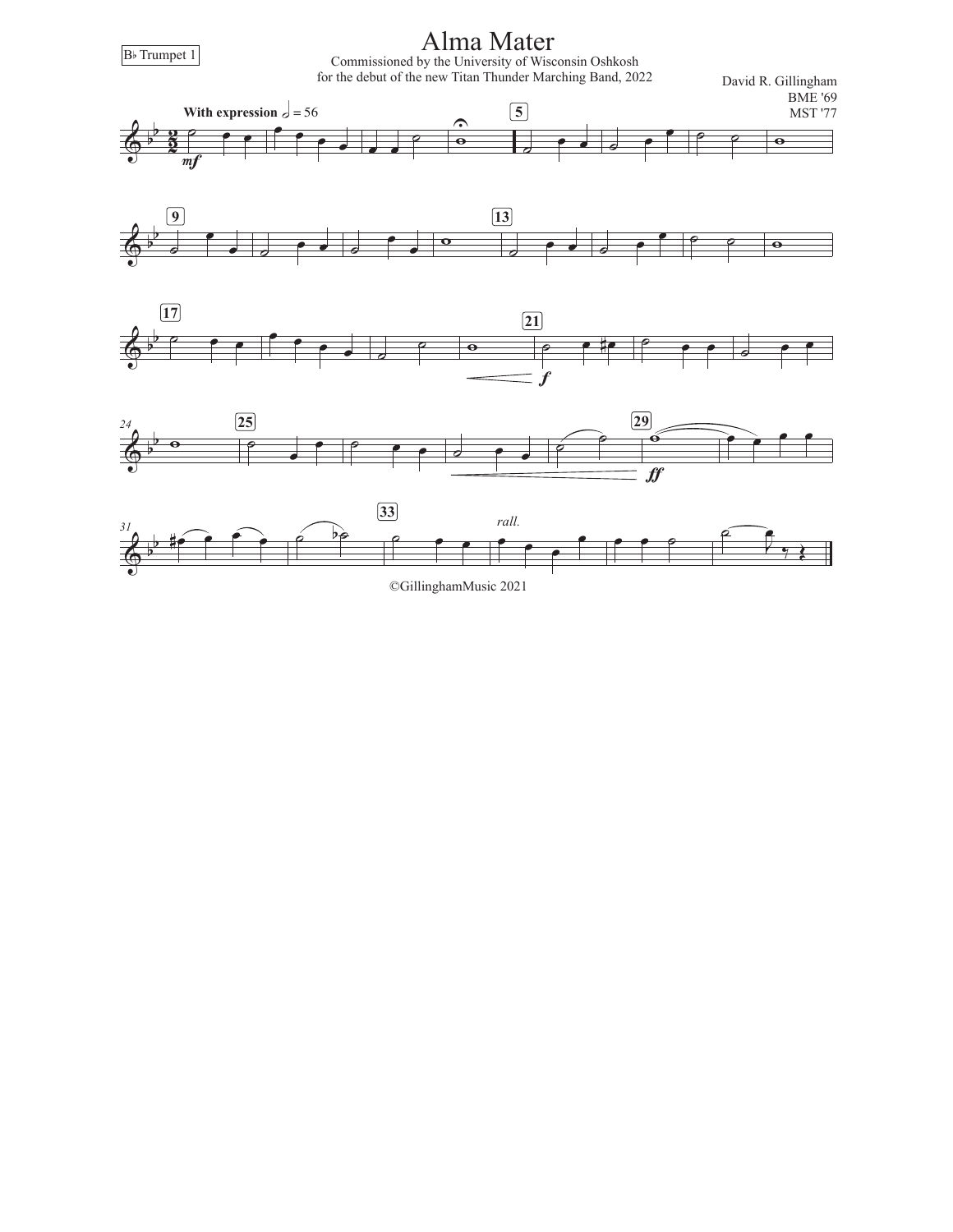

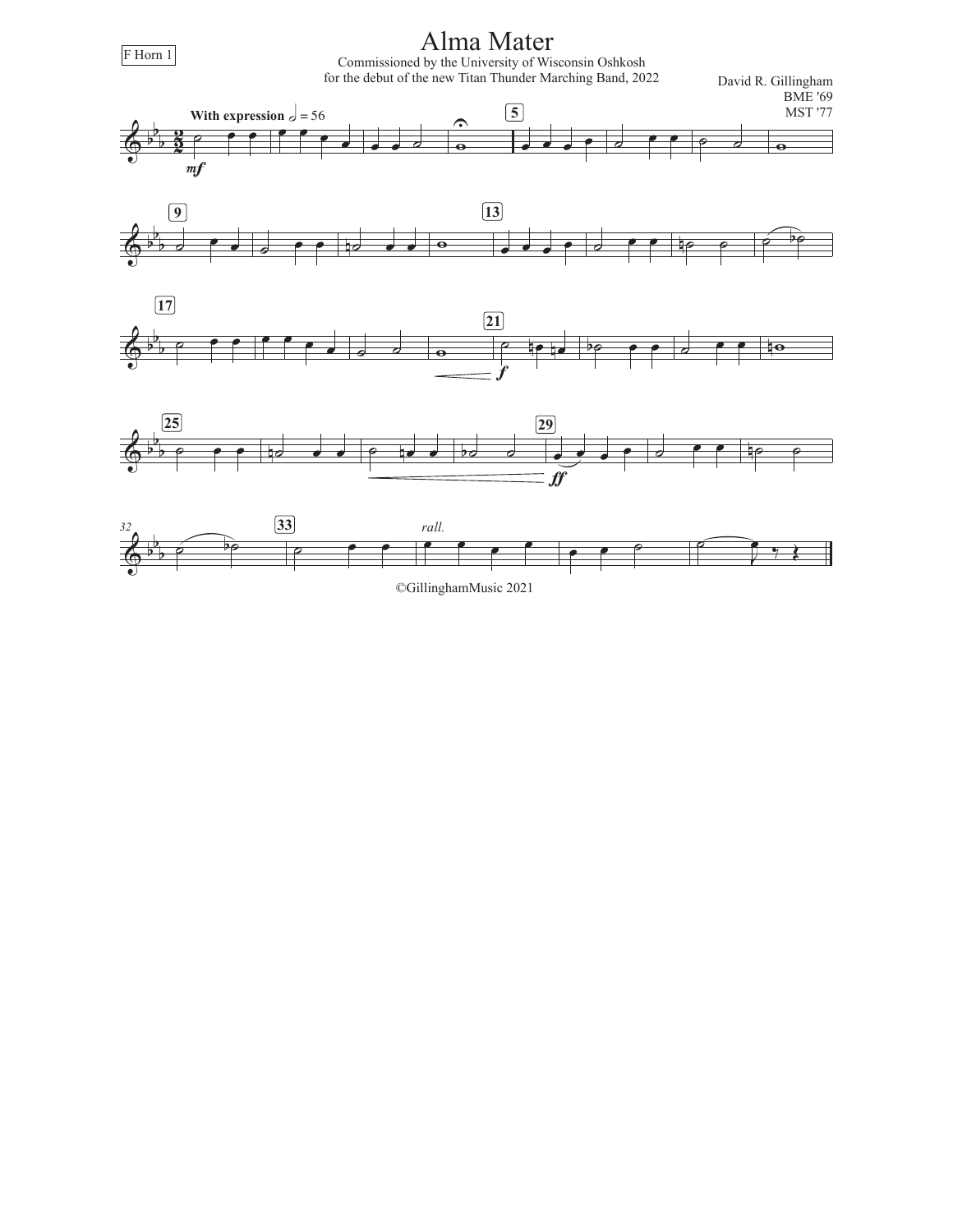

©GillinghamMusic 2021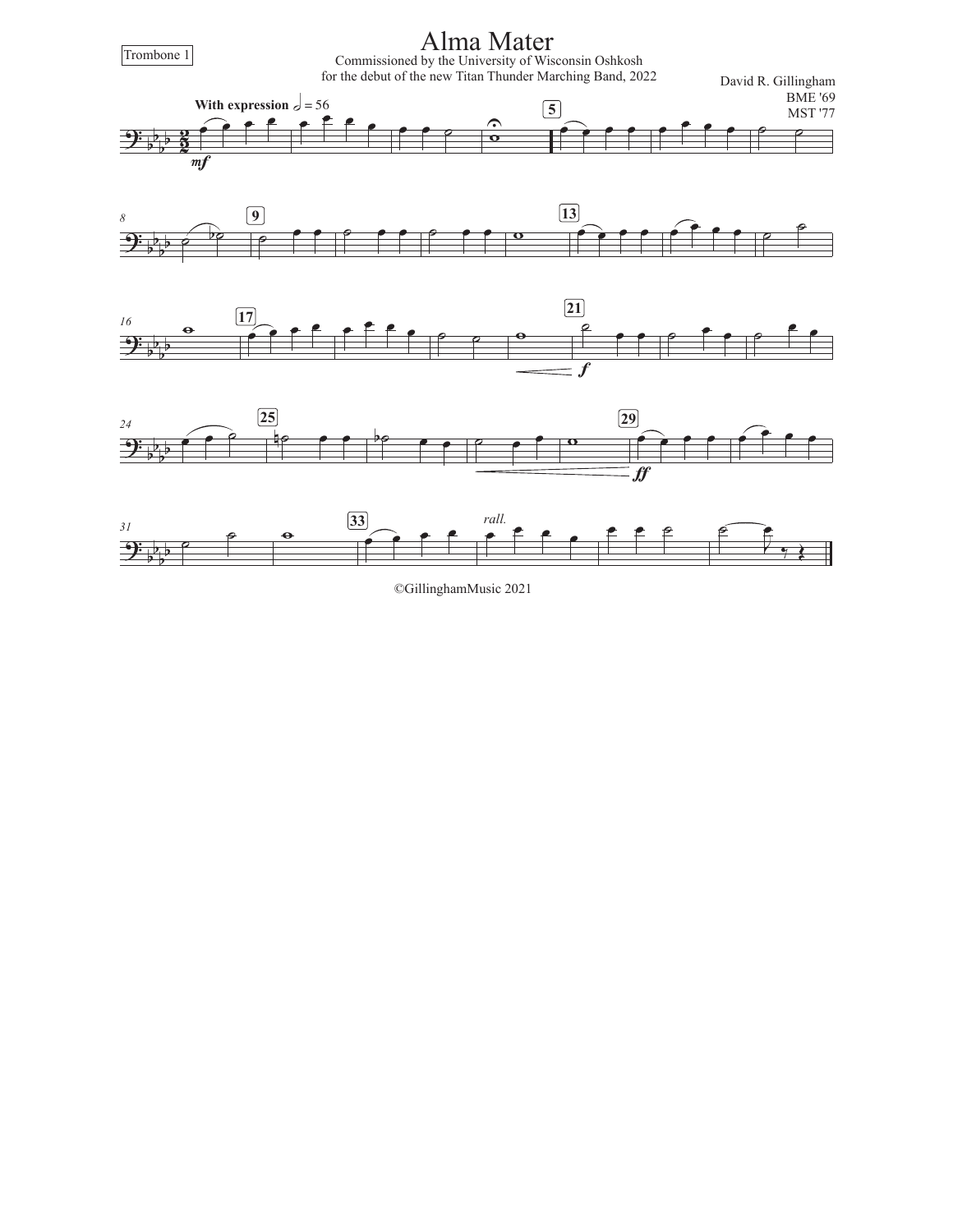

©GillinghamMusic 2021